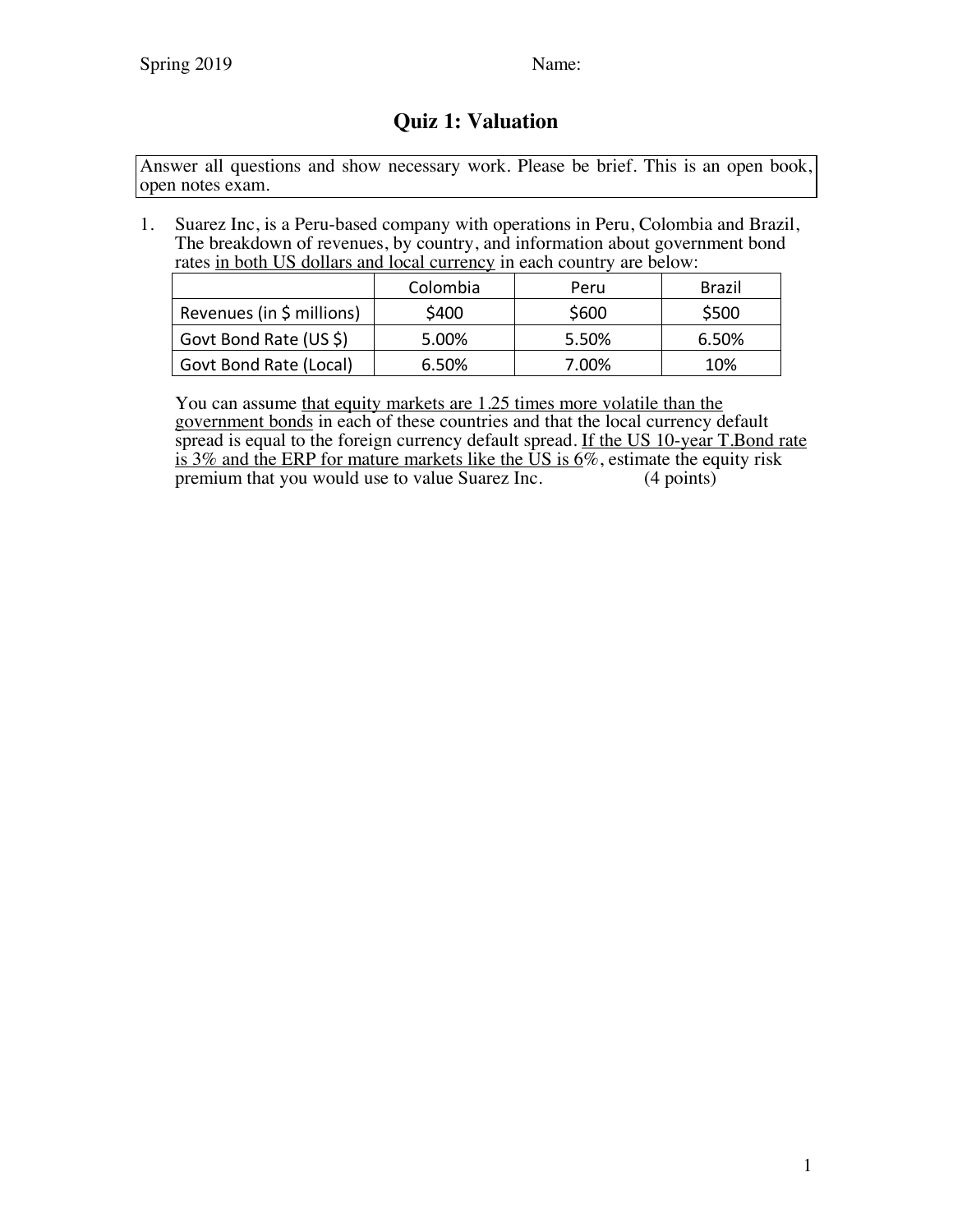2. Bing Inc. is a company that operates in two businesses, hotels and movies. You have estimated the values for each of the businesses, as well as the betas and debt to equity ratios of comparable firms in each business.

|                 | <b>Estimated Value</b><br>(in \$ millions) |          | Comparable firms |           |  |
|-----------------|--------------------------------------------|----------|------------------|-----------|--|
|                 |                                            |          |                  |           |  |
| <b>Business</b> |                                            |          | Levered Beta     | D/E Ratio |  |
| <b>Movies</b>   |                                            | 1,600.00 | 1.035            | 20%       |  |
| Hotels          |                                            | 800.00   | 1.65             | 50%       |  |
| 'otal           |                                            | 2,400.00 |                  |           |  |

Bing Inc has \$1200 million in debt outstanding and trades at its estimated value. If all firms face marginal tax rates of  $25\%$ , estimate the levered beta for Bing. (3) points)